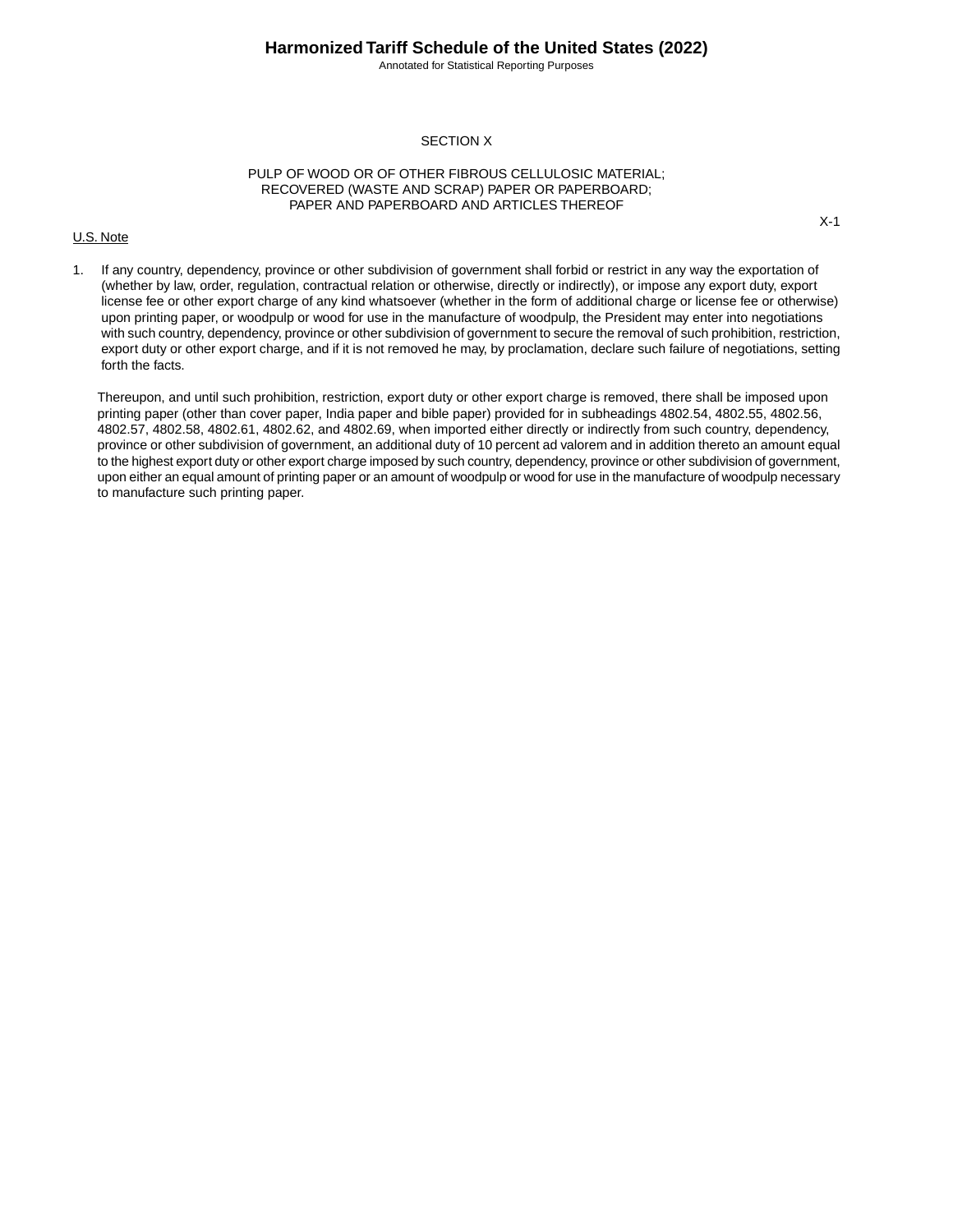Annotated for Statistical Reporting Purposes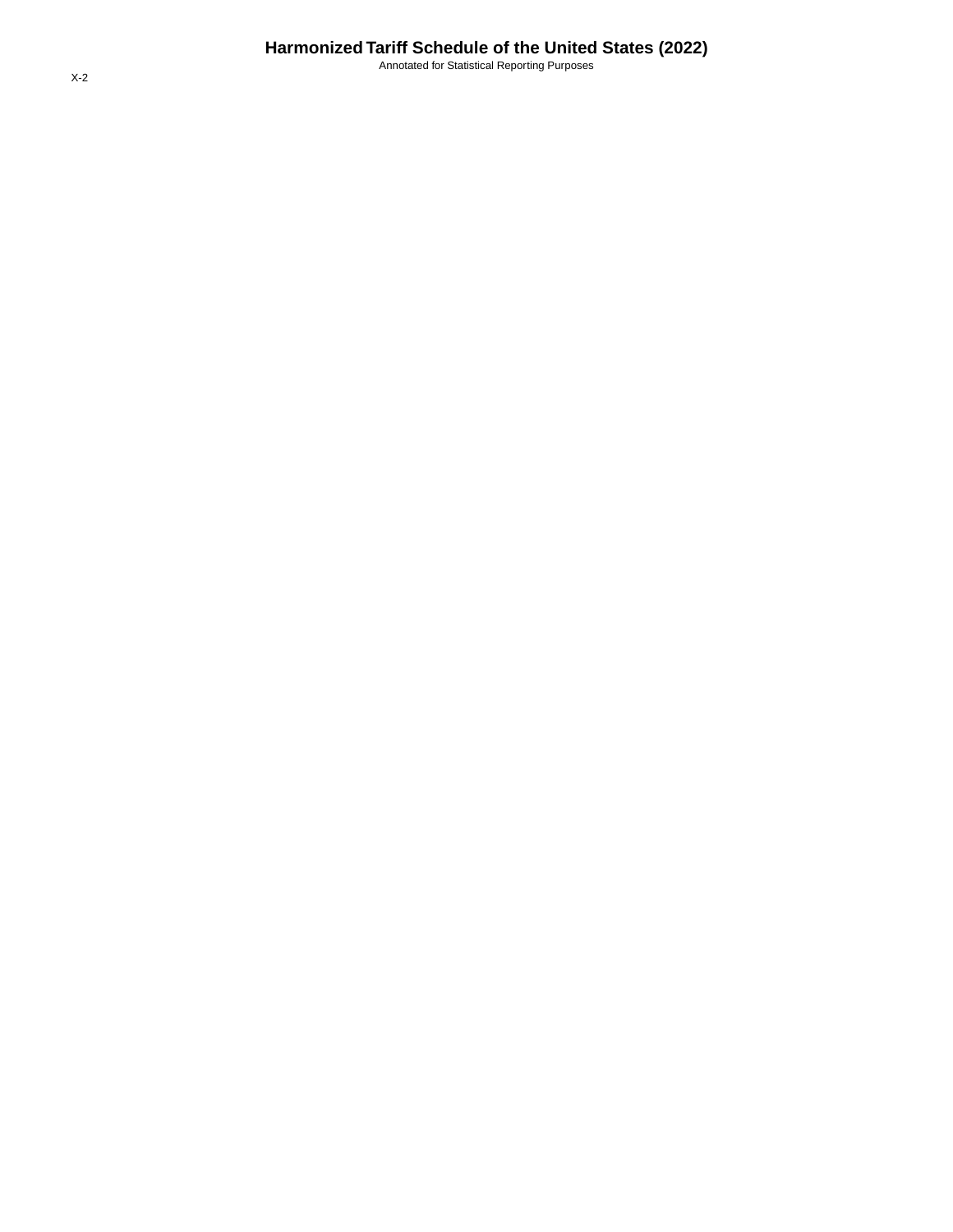# **Harmonized Tariff Schedule of the United States (2022)**

Annotated for Statistical Reporting Purposes

### CHAPTER 47

# PULP OF WOOD OR OF OTHER FIBROUS CELLULOSIC MATERIAL; RECOVERED (WASTE AND SCRAP) PAPER OR PAPERBOARD

#### **Note**

X 47-1

1. For the purposes of heading 4702, the expression "chemical wood pulp, dissolving grades" means chemical woodpulp having by weight an insoluble fraction of 92 percent or more for soda or sulfate woodpulp or of 88 percent or more for sulfite woodpulp after one hour in a caustic soda solution containing 18 percent sodium hydroxide (NaOH) at 20°C, and for sulfite woodpulp an ash content that does not exceed 0.15 percent by weight.

# Compiler's Note

The provisions of subchapter II of chapter 99 (Miscellaneous Tariff Bills or MTBs), the provisions of the Generalized System of Preferences (GSP) found in General Note 4 and most product exclusions from the additional tariffs on products of China in subchapter III of chapter 99 expired on December 31, 2020. However, no endnotes or footnotes relating to these provisions have been deleted as of the issue date of this edition.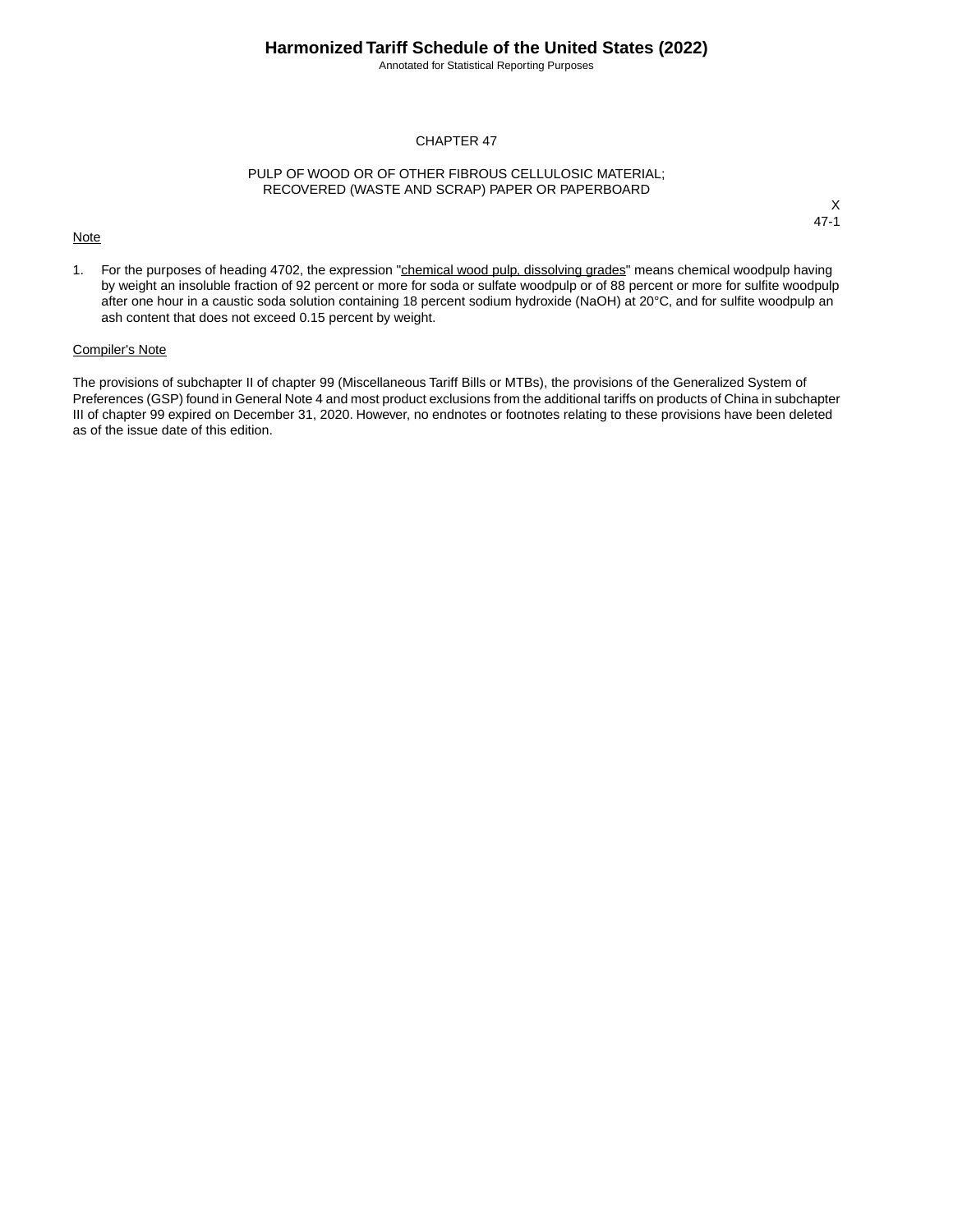# **Harmonized Tariff Schedule of the United States (2022)**

Annotated for Statistical Reporting Purposes

| Heading/      | Stat        |                                                                                                              | Unit           |                    | Rates of Duty | $\overline{2}$ |
|---------------|-------------|--------------------------------------------------------------------------------------------------------------|----------------|--------------------|---------------|----------------|
| Subheading    | Suf-<br>fix | <b>Article Description</b>                                                                                   | of<br>Quantity | General            | 1<br>Special  |                |
| 4701.00.00    |             |                                                                                                              |                | Free <sup>1/</sup> |               | Free           |
| 4702.00.00    |             |                                                                                                              |                |                    |               | Free           |
|               | 20          |                                                                                                              |                |                    |               |                |
|               | 40          |                                                                                                              |                |                    |               |                |
| 4703          |             | Chemical woodpulp, soda or sulfate, other than dissolving<br>grades:                                         |                |                    |               |                |
|               |             | Unbleached:                                                                                                  |                |                    |               |                |
| 4703.11.00    | 00          |                                                                                                              |                |                    |               | Free           |
| 4703.19.00    | 00          |                                                                                                              |                |                    |               | Free           |
| 4703.21.00    |             | Semibleached or bleached:                                                                                    |                |                    |               | Free           |
|               | 20          |                                                                                                              |                |                    |               |                |
|               | 40          |                                                                                                              |                |                    |               |                |
| 4703.29.00    |             |                                                                                                              |                | Free <sup>1/</sup> |               | Free           |
|               | 20          |                                                                                                              |                |                    |               |                |
|               | 40          |                                                                                                              |                |                    |               |                |
| 4704          |             | Chemical woodpulp, sulfite, other than dissolving grades:<br>Unbleached:                                     |                |                    |               |                |
| 4704.11.00    | 00          |                                                                                                              |                |                    |               | Free           |
| 4704.19.00 00 |             |                                                                                                              |                |                    |               | Free           |
| 4704.21.00 00 |             | Semibleached or bleached:                                                                                    |                |                    |               | Free           |
|               |             |                                                                                                              |                |                    |               |                |
| 4704.29.00 00 |             |                                                                                                              |                |                    |               | Free           |
|               |             | 4705.00.00   00   Wood pulp obtained by a combination of mechanical and                                      |                |                    |               | Free           |
| 4706          |             | Pulps of fibers derived from recovered (waste and scrap) paper                                               |                |                    |               |                |
|               |             | or paperboard or of other fibrous cellulosic material:                                                       |                |                    |               |                |
| 4706.10.00    | 00          |                                                                                                              |                |                    |               | Free           |
| 4706.20.00 00 |             | Pulps of fibers derived from recovered (waste and scrap)                                                     |                |                    |               | Free           |
| 4706.30.00    | 00          |                                                                                                              |                |                    |               | Free           |
|               |             |                                                                                                              |                |                    |               |                |
| 4706.91.00 00 |             | Other:                                                                                                       |                |                    |               | Free           |
| 4706.92.01 00 |             |                                                                                                              |                |                    |               | Free           |
| 4706.93.01    | 00          | Obtained by a combination of mechanical and chemical                                                         |                |                    |               |                |
|               |             |                                                                                                              |                |                    |               | Free           |
| 4707          |             | Recovered (waste and scrap) paper and paperboard:                                                            |                |                    |               |                |
| 4707.10.00 00 |             | Unbleached kraft paper or paperboard or corrugated paper                                                     |                |                    |               | Free           |
|               |             |                                                                                                              |                |                    |               |                |
| 4707.20.00    |             | Other paper or paperboard, made mainly of bleached                                                           |                |                    |               | Free           |
|               | 20          |                                                                                                              |                |                    |               |                |
|               | 40          |                                                                                                              |                |                    |               |                |
| 4707.30.00    |             | Paper or paperboard made mainly of mechanical pulp (for<br>example, newspapers, journals and similar printed |                |                    |               |                |
|               |             |                                                                                                              |                |                    |               | Free           |
|               | 20          |                                                                                                              |                |                    |               |                |
| 4707.90.00    | 40<br>00    |                                                                                                              |                |                    |               | Free           |
|               |             |                                                                                                              |                |                    |               |                |
|               |             |                                                                                                              |                |                    |               |                |
|               |             |                                                                                                              |                |                    |               |                |
|               |             |                                                                                                              |                |                    |               |                |
|               |             |                                                                                                              |                |                    |               |                |

X 47-2